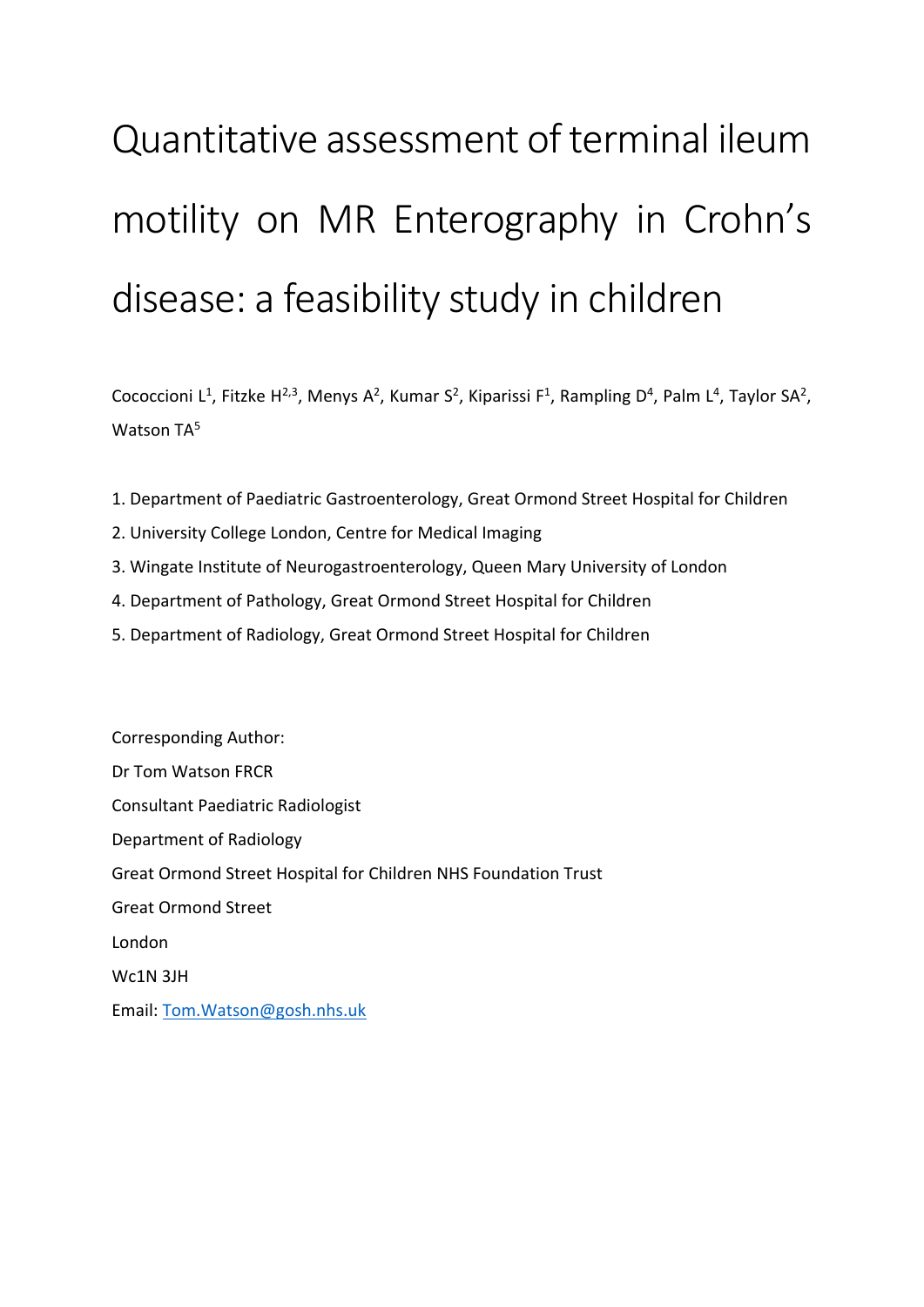# Abstract:

**Purpose:** To investigate the relationship between software quantified terminal ileal (TI) motility and histopathological activity grading, a standardised MRI activity score Crohns Disease MRI Index (CDMI) and faecal calprotectin.

**Methods:** A review of a tertiary referral paediatric hospital imaging database was performed to identify subjects with Crohns disease or unclassified inflammatory bowel disease (IBDU) who underwent dynamic MRI Enterography (MRE) bowel motility assessment. Dynamic imaging for 25 patients (median age 12, range 5 to 16) was analysed, blind to any clinical data, with a previously validated motility assessment algorithm (GIQuant®, Motilent, London, UK). A region of interest was placed in the terminal ileum (TI) within 3cm of the ileocecal valve and the motility score derived. The primary SoR was TI histopathological Endoscopic biopsy Assessment of Inflammatory Activity (eAIS) occurring within 40 days of the MRI. Our secondary SoRs were: 1) the Crohns Disease MRI Index (CDMI), a standardised MRI activity score validated against eAIS and 2) faecal calprotectin (FC) levels within 3 months of MRE.

**Results:** MR Enterography derived median motility score was 0.17 (interquartile range, IQR 0.12 to 0.25) and median CDMI was 3 (IQR 0 to 5.5). Based on the primary SoR, 43% of patients had active disease (eAIS>0) with the median eAIS score of 0 (IQR 0 to 2; range 0 to 5). Correlation between eAIS and motility was  $r = -0.58$  ( $p = 0.004$ ,  $N = 23$ ) and between CDMI and motility was  $r = -0.42$  ( $p = 0.037$ ,  $N = 25$ ). Motility score was lower in those with active disease (median 0.12 vs 0.21,  $p = 0.020$ ) while CDMI was higher (median 5 vs 1,  $p = 0.04$ ). In a subset of 12 patients with faecal calprotectin within 3 months of MRE, correlation between and motility was  $r = -0.27$  ( $p = 0.4$ ).

**Conclusion:** Quantified terminal ileal motility is significantly negatively correlated with histopathological activity, reproducing findings in adult populations. TI motility also shows a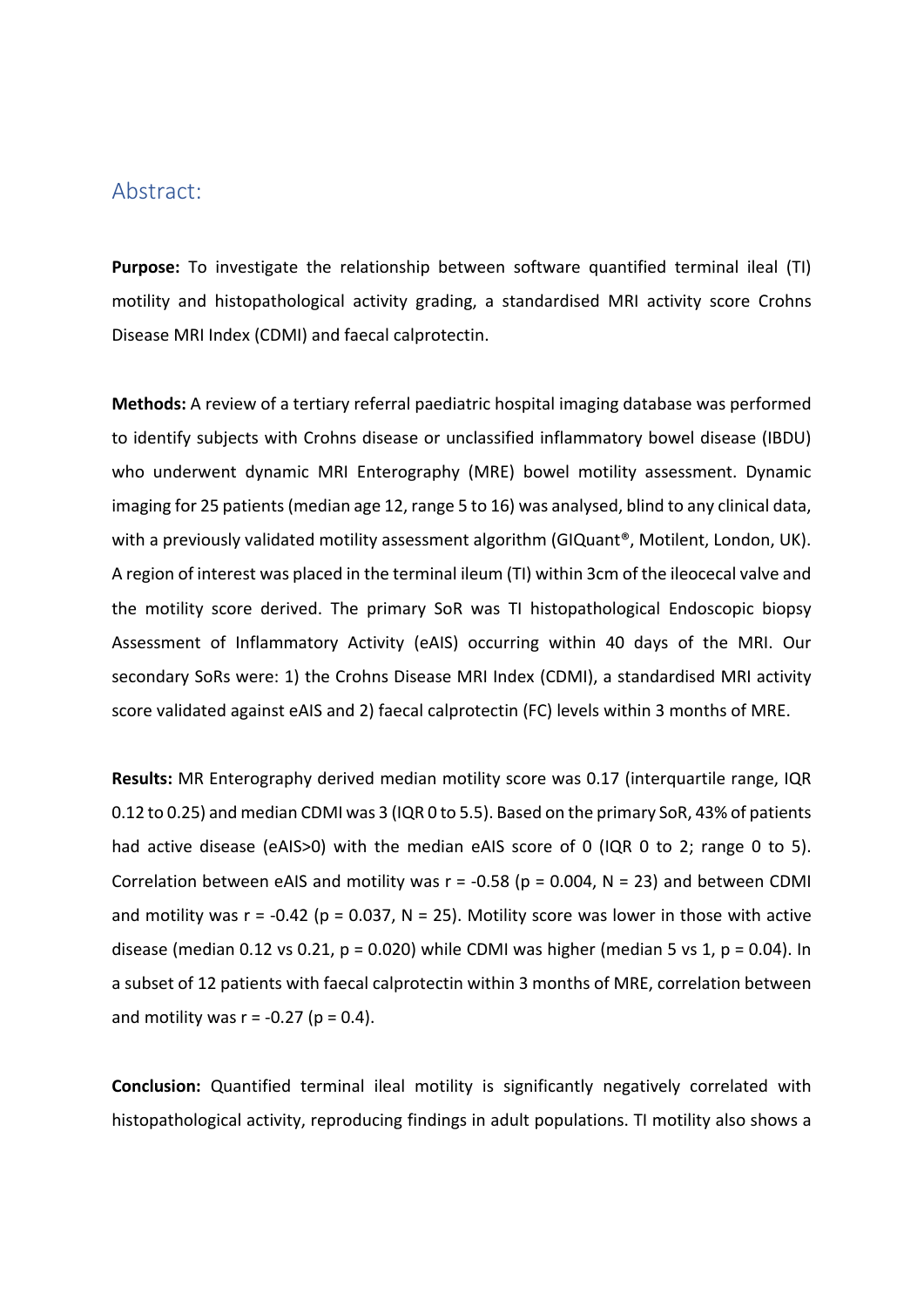significant negative correlation with a structured MRI activity score but did not show a significant correlation with faecal calprotectin.

# Introduction:

Quantitative assessment of terminal ileal motility is inversely correlated with disease activity in adult Crohns disease[1–3]. Bowel wall motility therefore has the potential to act as a reproducible treatment biomarker as part of the standard MR enterography protocols [4]. Extrapolation to paediatric patients however cannot be assumed. Paediatric onset inflammatory bowel disease (PIBD) may be a different entity or at least exhibit differences in terms of natural history and aetiology compared to adult-onset IBD. Children are more likely to present with pan-enteric disease and the inflammatory sub-type is more common than the fibrostenosing or penetrating subtypes[5, 6]. Early and very-early onset IBD (defined as disease presenting before 10 years and 6 years respectively) are associated with single gene mutations in specific pathways including IL-10 and XIAP [7]. This is very different to the multifactorial causality seen in adult-onset disease.

In addition, MRE acquisition protocols often differ from those used in adult cohorts. Whilst some institutions now routinely include cine MRI sequences in paediatric protocols, the breath-hold techniques used in adults can be very challenging in children [8], and a freebreathing acquisition is often preferred. This can affect image quality and has implications for the accuracy of image quantification software. Overall therefore caution is needed before assuming the utility of quantified small bowel motility in paediatric cohorts without supportive evidence. To our knowledge, no study has yet investigated the utility of quantitative assessment of small bowel motility in paediatric Crohns disease patients. The purpose of the study was to investigate the relationship between software quantified terminal ileal (TI) motility, histopathological activity grading, the standardised MRI activity score: Crohns Disease MRI Index (CDMI) and faecal calprotectin (FC) levels.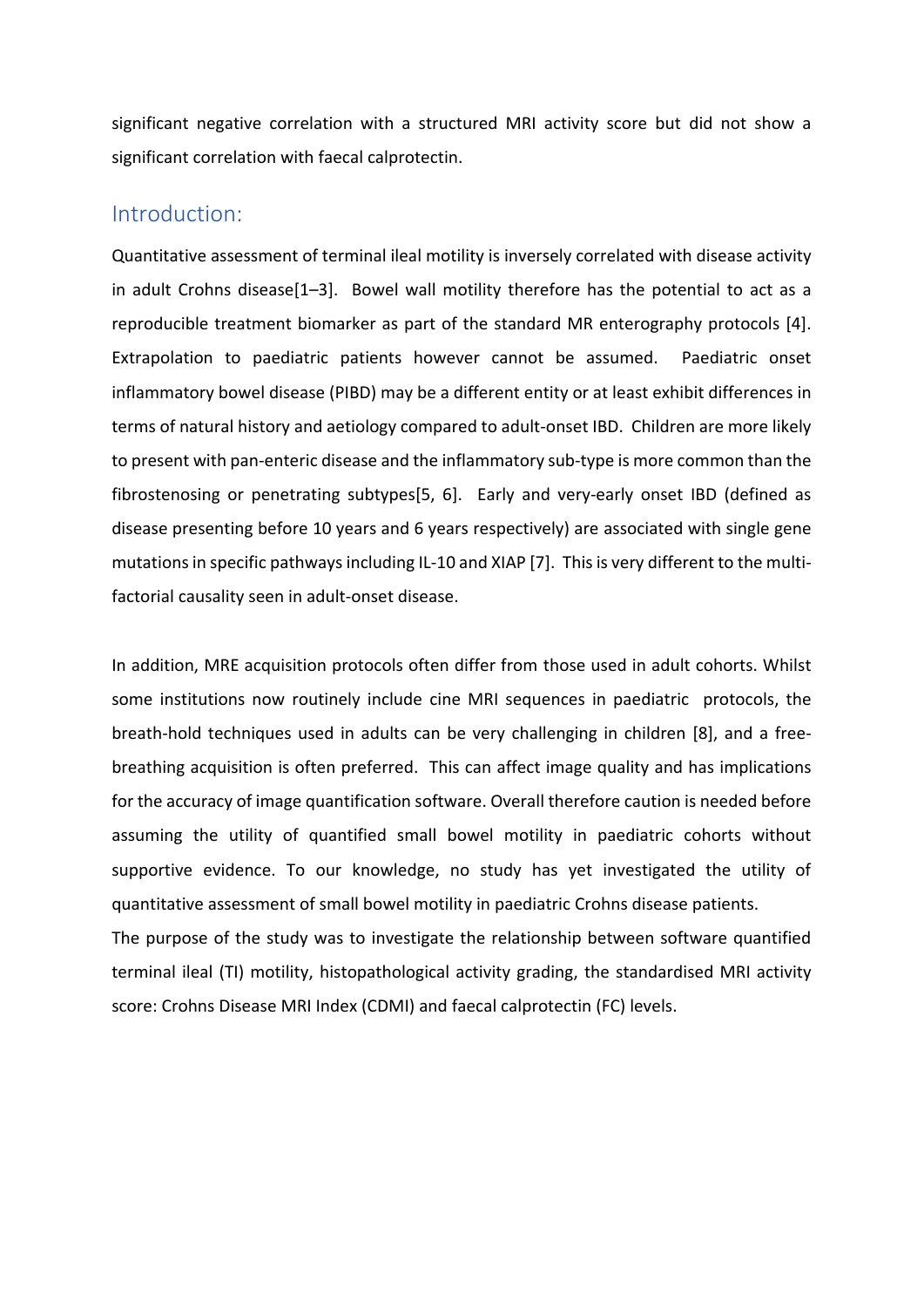# Methods:

## **Participants**

Ethical approval was granted by our local scientific committee and the Royal Free Medical Ethics committee (REC number 10/H0720/91GOSH, R&D Ref 18BB10) for this retrospective study.

A search of the departmental Picture Archiving and Communication System (PACS) and the local gastroenterology database was performed to find all paediatric patients with a confirmed diagnosis of paediatric inflammatory bowel disease (PIBD) who had undergone MRI enterography (MRE) and Endoscopy within a one year of each other between 2012 and 2018. 204 patients were identified (88 female). Studies were excluded if; the patient did not have a diagnosis of Crohns or Crohns-like unclassified IBD (IBDU) (n=59), the child had undergone prior resection of the terminal ileum (n=7), cine sequences were not performed, the scans were too degraded by artefact or abandoned (n=7) (as assessed by a paediatric radiologist; 8 years' experience in paediatric MRI).

A heterogeneous group of 131 subjects (53 female) were identified with a mean age of 11.5 years (range 5 to 18). These children were a typical cohort of patients under the care of a tertiary paediatric IBD centre and included new diagnosis and follow-up cases. The full gamut of medical treatment regimens including anti-TNF alpha-blockers was represented in the cohort. A subset of these patients, who had undergone endoscopy with terminal ileum biopsy within 40 days of MRE was selected for the primary analysis (see below). For the secondary analysis using a standardised MRI scoring system, we chose to include 2 patients with TI histology whose endoscopy fell outside of the 40 day limit (55 and 83 days respectively between studies) to increase our sample size. We justify this on the basis that the MRI scoring system and TI motility are both derived from the same MRI study and a reference standard is not necessary to assess simple correlation between the variables.

A study flow chart is shown in [Figure 1.](#page-4-0)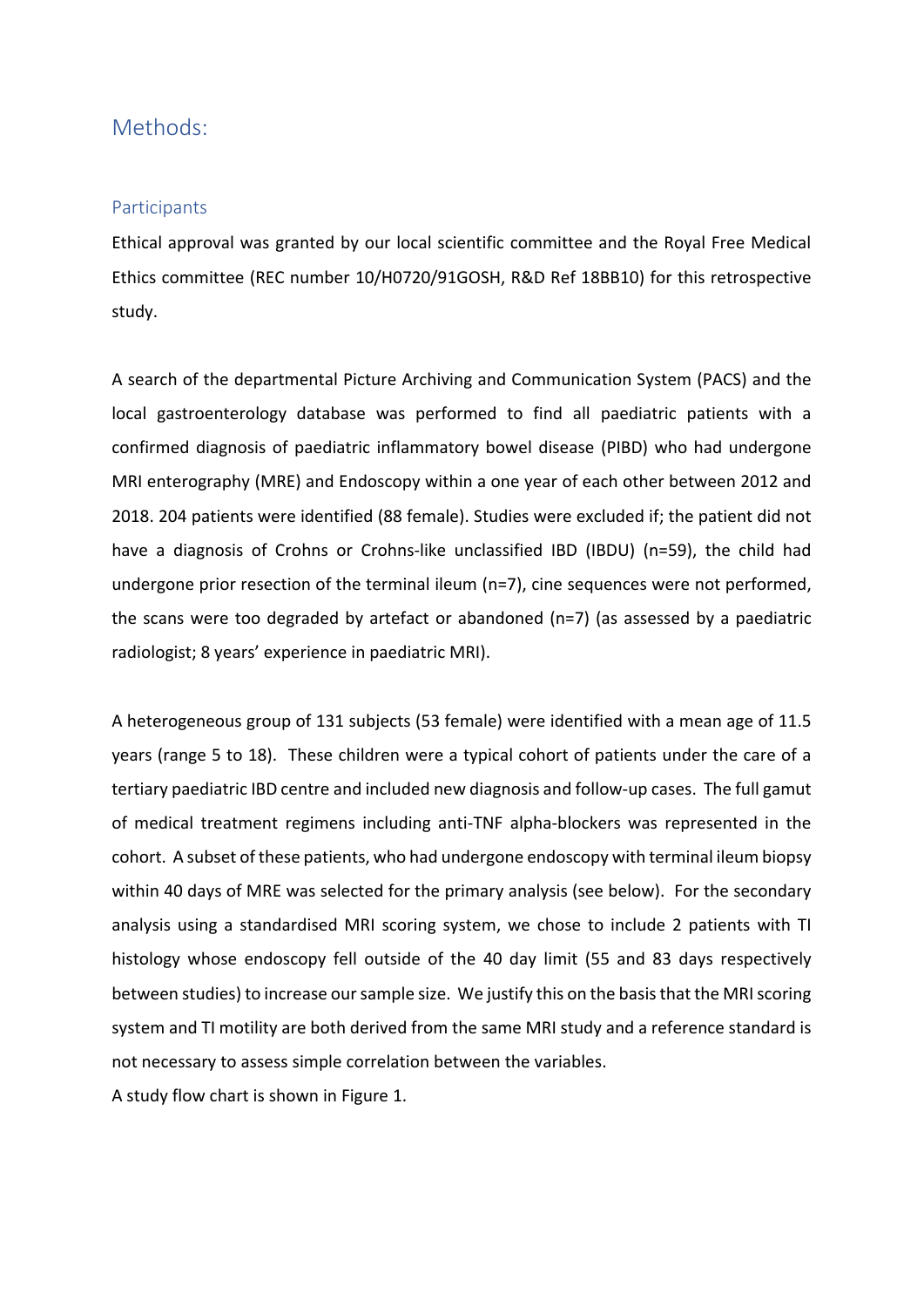

<span id="page-4-0"></span>*Figure 1 Identification and selection of patients included in the analysis. \* a sample size of 25 was used to compare the Crohns Disease MRI Index (CDMI) and TI motility* 

#### MR Protocol

All subjects were scanned according to the institution protocol which includes a 4h fast before the consumption of up to 1500mL hypo-osmotic oral contrast agent (3% Mannitol solution). Patients were cannulated and positioned supine on the MR bed. The manufacturers body coil was used. Each scan lasted approximately  $45 - 60$  minutes including motility, T2, diffusion-weighted, and contrast enhanced sequences (institutional protocol has been published previously [9]).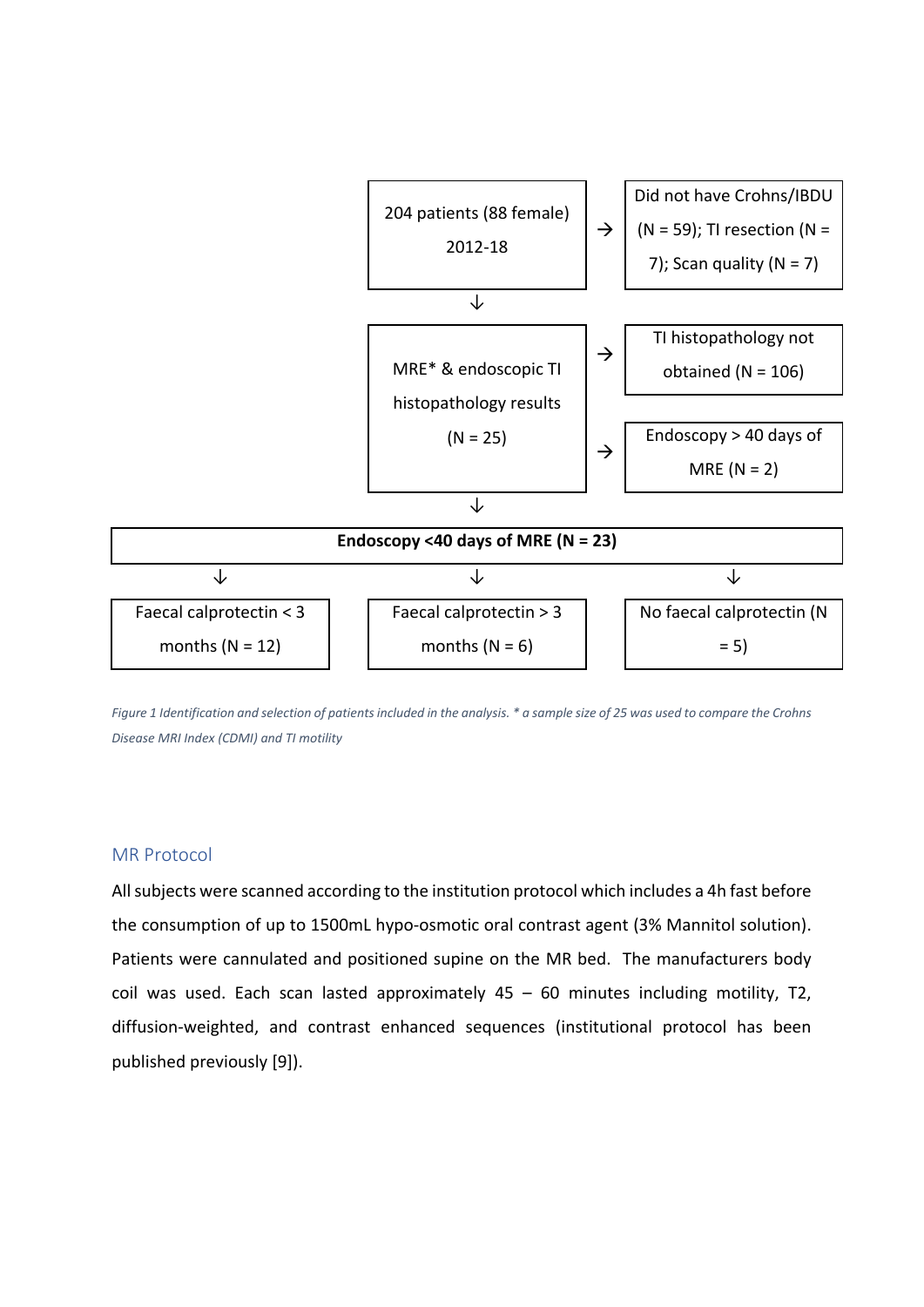

*Figure 2 Anatomical reference image overlaid with motility map (red = high motility, blue = low) showing the terminal ileum (left, red arrow) of a patient with a low symptom score and high motility compared to the terminal ileum (right, red arrow) of a patient with a high symptom score and low motility*

Two different MRI scanners were used over the 6y period from which the study data was collected, a 1.5T Siemens Avanto and a 3T Siemens Prisma. A summary of the two sequences is provided in Table 1. The cine imaging involved a whole abdomen balanced steady-state free precession coronal acquisition which takes approximately 30 second to acquire. This is performed in free breathing and multiple acquisitions are repeated over a 5-minute interval. The datasets are reconstructed according to slice location and then sent to PACS to be viewed and analysed as a cine loop.

## Image analysis

Data was de-identified before being processed using GIQuant® (Motilent, London UK). GIQuant is a CE marked motility analysis tool producing a quantitative motility map and anatomical reference image with the methodology described previously [1, 10]. For each dynamic series at a single slice position, one map and one reference image were generated.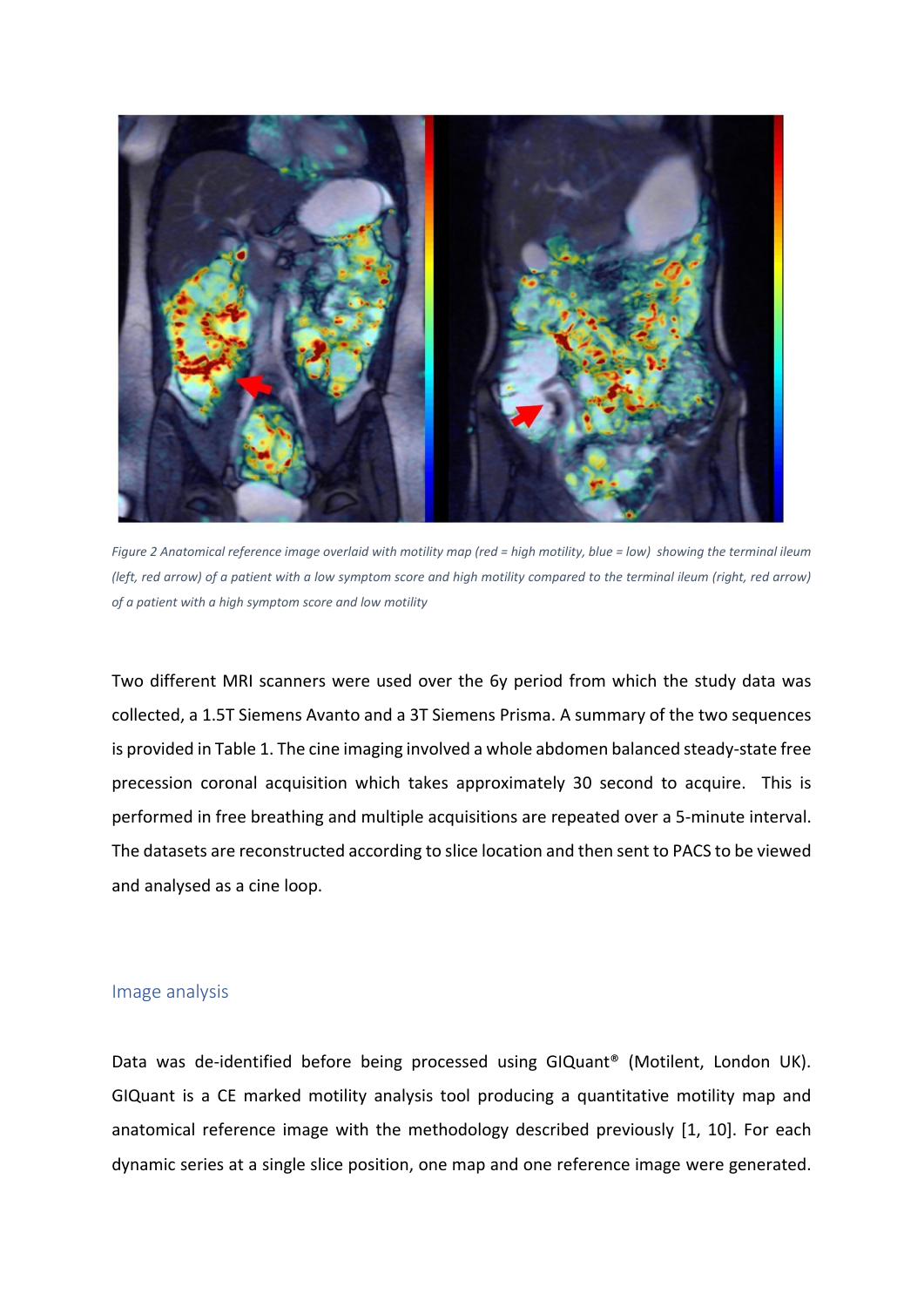Each voxel in the map represents the amount of deformation at that voxel location through time. The more movement of the bowel (e.g. through peristalsis) the higher the motility score.

The motility score was generated through region of interest analysis (ROI) in Horos (V2.0.0 RC3). Because all datasets were acquired with free breathing techniques, it was necessary to correct for this respiratory artefact using a technique called: Dual Registration of Abdominal Motion (DRAM) [11]. A paediatric radiologist (8 years' experience with paediatric small bowel MRI) identified the location of the terminal ileum and placed a ROI over the final 3 cm, including the ileo-caecal valve blind to the motility map or cine series. The ROI was transferred through copy and paste function to the motility map by a clinical scientist with (10 years' experience in small bowel motility MRI) and the mean motility score recorded for each subject TI.

#### Crohns Disease Activity Assessment

#### Primary standard of reference

**Histopathology - Endoscopic Acute Inflammatory Score (eAIS):** The eAIS score includes measures of epithelial damage, architectural changes in the mucosa, epithelial neutrophils, erosion and/or ulceration, and the presence of granulomas. It is based on typical features described by the European Society of Crohns and Colitis in their consensus paper on Crohns management in 2006 and proposed by Steward et al [12, 13]. Scores were calculated using the original biopsy samples taken at the terminal ileum. In summary, each biopsy specimen was reviewed in face-to-face consensus by two experienced paediatric pathologists (with 18 years and 25 years of experience, respectively) who were blinded to clinical information other than the diagnosis of Crohn disease. Patients with an eAIS = 0 are considered to be in remission.

Secondary standards of reference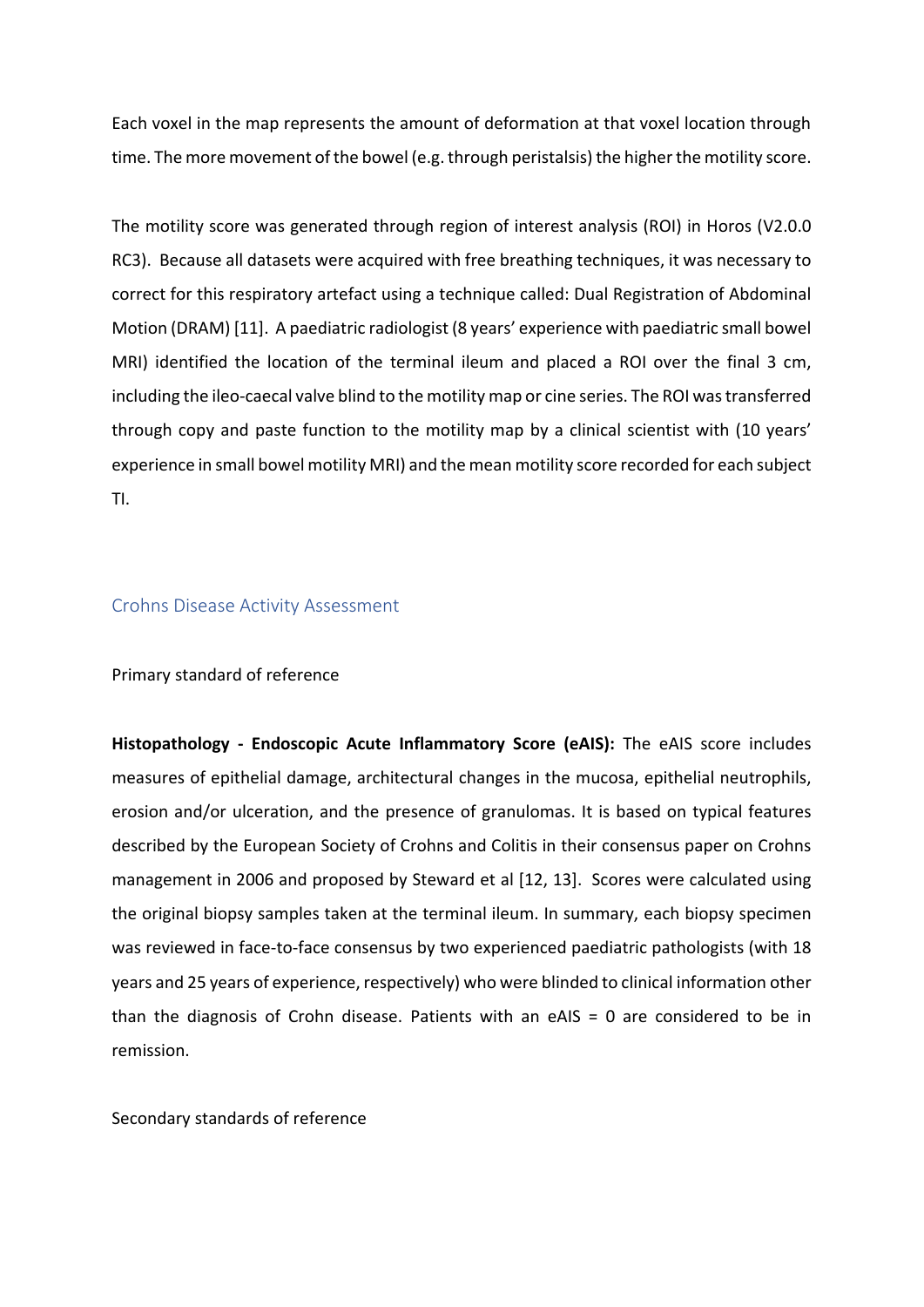**Crohns Disease MRI Index (CDMI):** The CDMI score for the terminal ileum was calculated by a paediatric radiologist (8 years' experience in paediatric small bowel imaging). This score was originally validated by Steward et al [13] for use with the eAIS histopathology reference standard and given eAIS is our histopathological gold standard we preferred this method over other activity scores [13]. It is a semi-quantitative MRI activity score with 4 variables; wall thickness, T2 wall signal, perimural signal, and extent of enhancement. According to Steward et al, a simple sum of the variables is the preferred method for correlation.

#### Faecal Calprotectin

Faecal calprotectin (FC) is considered to be a reasonable marker of overall inflammatory burden within the GI tract. The FC levels in stool have been shown to correlate with the serum CRP and other faecal markers of inflammation such as faecal lactoferrin FC levels also predict endoscopy findings[14].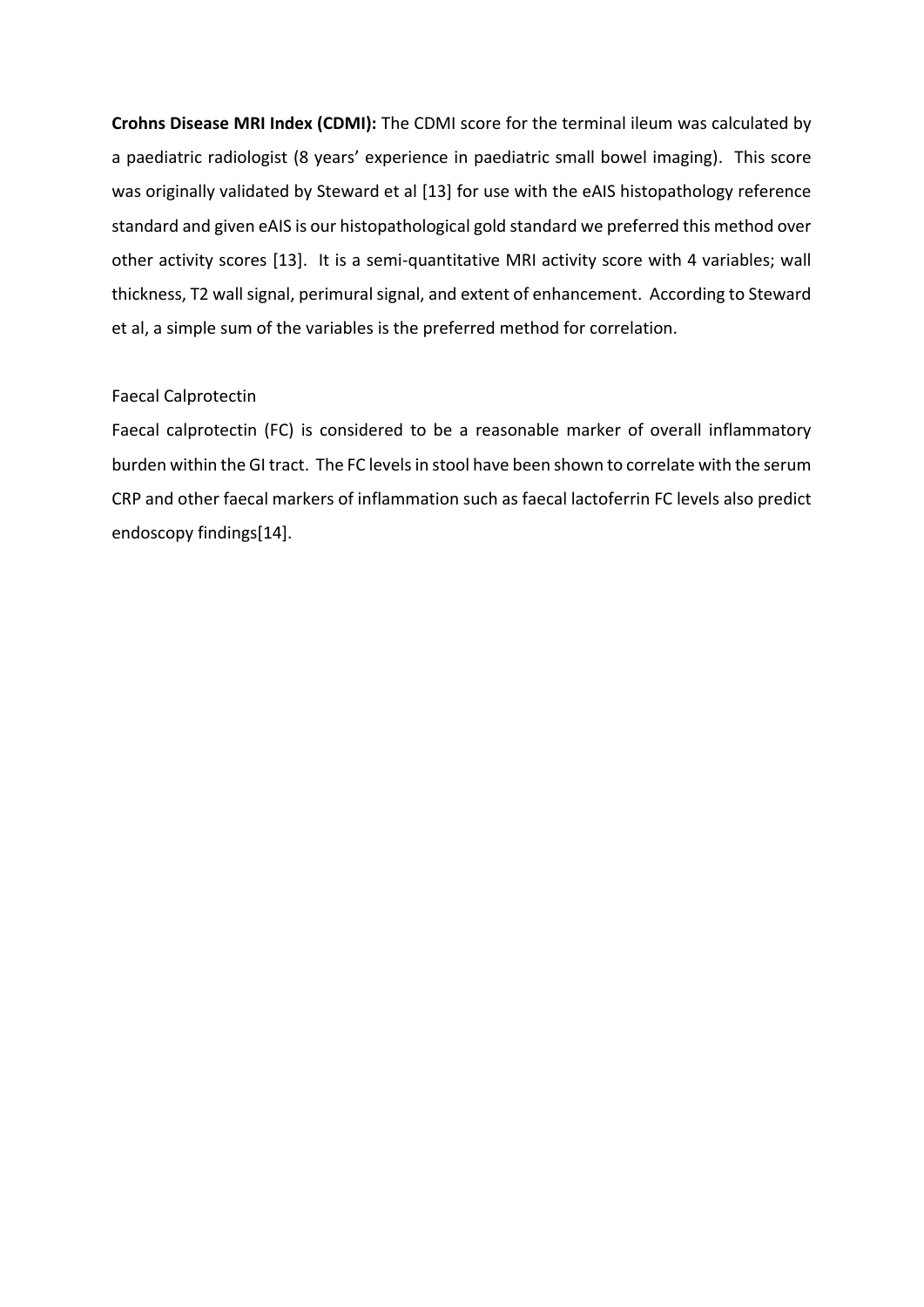#### Statistical analysis:

Data was analysed using R Version 3.1.0 (Vienna, Austria). Data was checked for normality and correlation was performed between motility against eAIS, CDMI and FC levels. Where significant relationships were found the data was dichotomised based on the disease severity indices cut-off for remission and the difference between groups (remission and active disease) calculated and checked for significance using t-test [15]. The Area Under the receiver operating characteristic Curve (AUC) for quantified TI motility was constructed using dichotomised data, divided into active disease (eAIS >0) and remission (eAIS =0). Statistical analysis was performed in RStudio (Version 1.2.1335, Vienna, Austria) and receiver operating characteristic analysis was performed with the pROC package using the with the nonparametric DeLong method [16][17].

## **Results**

## Histopathological assessment

A subset of 23 patients (median age 12, range 5-16, 13 female) with MRE and terminal ileal biopsy within 40 days was identified for primary analysis (Figure 1; Table 2). The median eAIS score, rounded to the nearest integer, was 0 (range 0 to 5) and median motility score was 0.17 (interquartile range, IQR 0.12 to 0.25). There was a moderate negative correlation between eAIS and motility r = -0.58 (p = 0.004) [\(Figure](#page-9-0) *3*, left).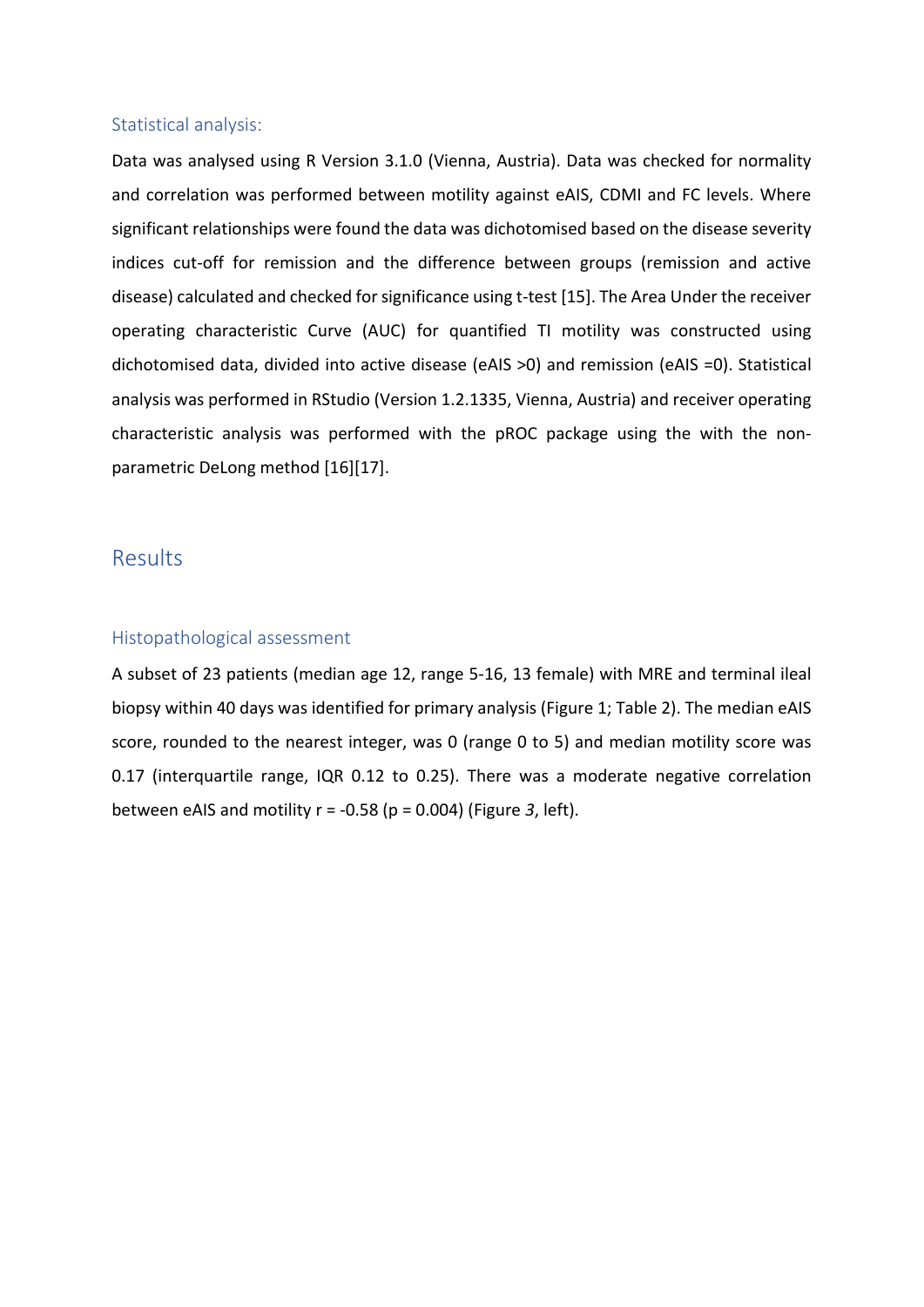

<span id="page-9-0"></span>*Figure* 3 *Relationship between endoscopic biopsy assessment of inflammatory activity (eAIS) and terminal ileal motility quantified as the standard deviation (SD) of the Jacobian determinant derived from 'cine' MRE images. TI motility is negatively correlated with eAIS (left) and significantly decreased in patients with active disease*

The cohort was dichotomised into active disease (eAIS >0) and remission (eAIS =0). The median motility in the active group was 0.12 (IQR 0.09 – 0.17) and in remission was 0.21 (IQR 0.15-0.34). The difference between groups was 0.09 (p = 0.02) [\(Figure](#page-9-0) *3*, right).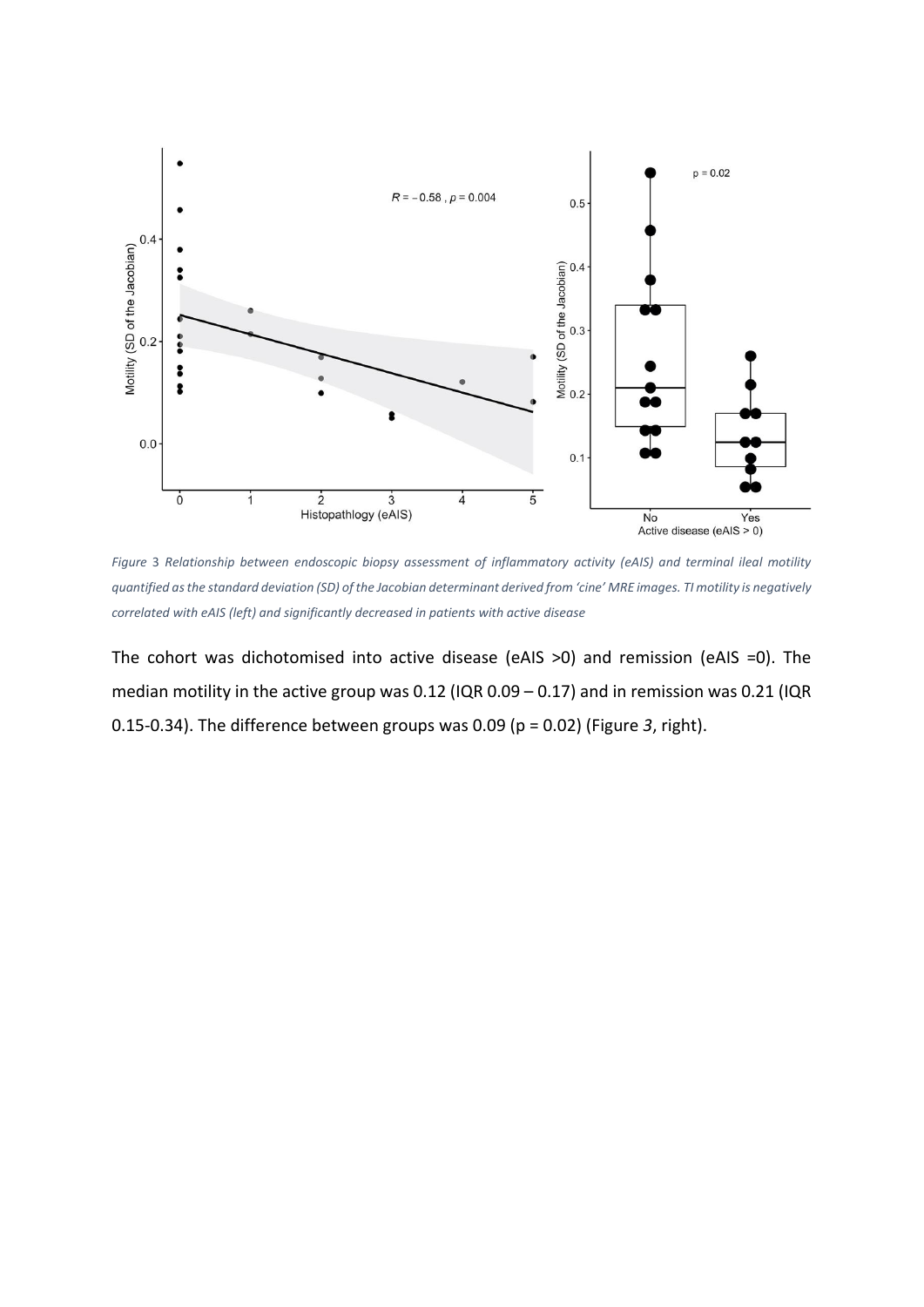A further assessment of the dichotomised data, into active disease (eAIS >0) and remission (eAIS =0), was assessed by calculating the Area Under the receiver operating characteristic Curve (AUC) of 79.2% (deLonge 95% CI: 60.5% to 98.0%).



*Figure 4 Quantified TI motility Area Under the receiver operating characteristic Curve (AUC) for endoscopically confirmed active disease (eAIS >0)*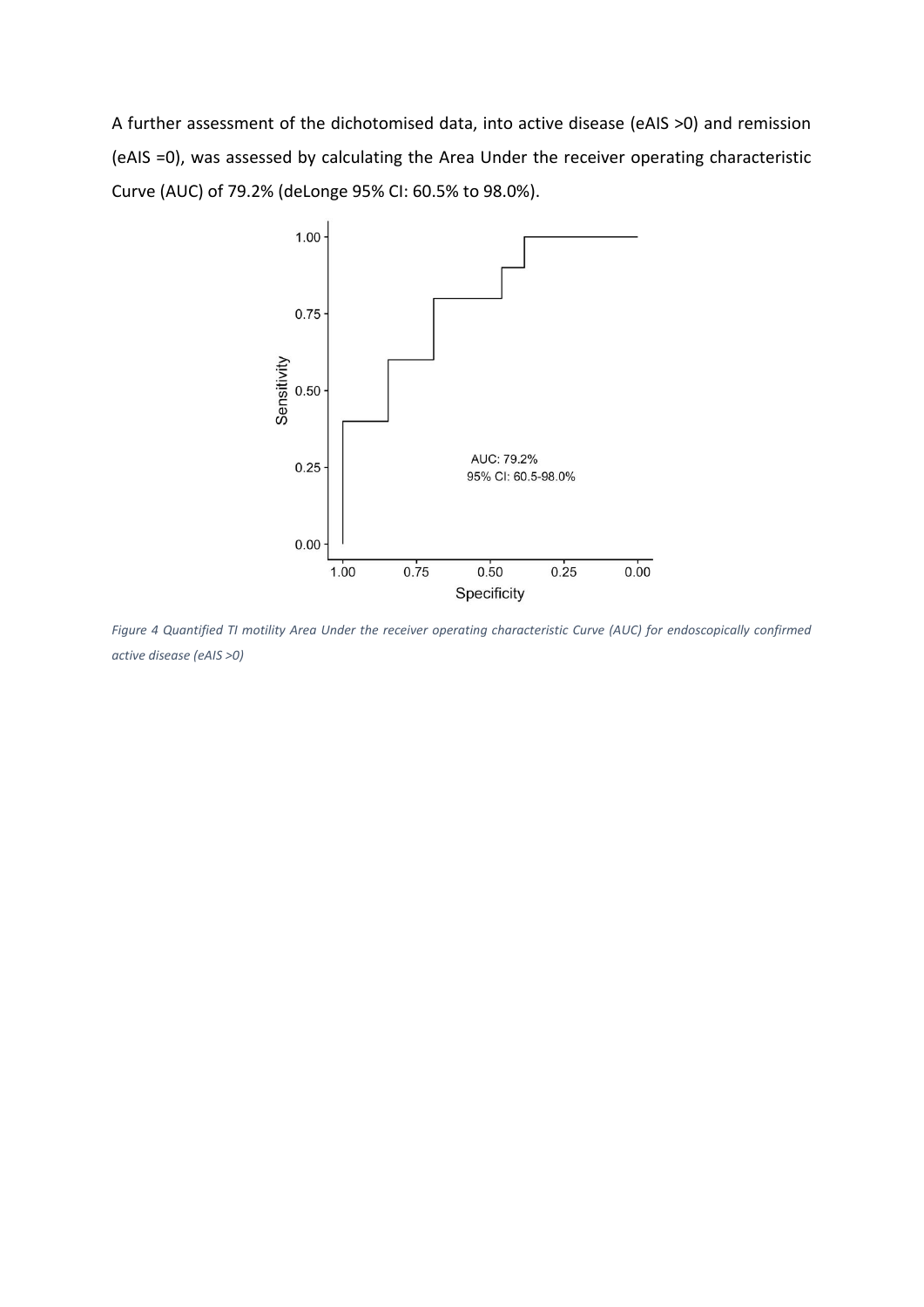#### Secondary standards of reference

## Crohns Disease Activity Index (CDMI)

A subset of 25 patients (Mean age 12.2, range 5-16, 14 female) was derived for analysis. This includes the 23 patients from the primary endpoint analysis and 2 additional patients with available TI histology but where endoscopy was performed outside of the 40 day cut off. Correlation between TI CDMI and motility was  $r = -0.42$  ( $p = 0.037$ ) and CDMI was higher in patients with active disease (eAIS > 1) compared to those in remission (median 5 vs 1,  $p =$ 0.019).



*Figure 5 Relationship between Crohns Disesase Activity Index (CDMI) and terminal ileal motility quantified as the standard deviation (SD) of the Jacobian determinant derived from 'cine' MRE images. Black: MRE & endoscopy within 40 days; Grey: MRI & endoscopy >40 days apart.* 

#### Faecal Calprotectin

In a subset of 12 patients (mean age 11, range 7-15, 9 female) with FC levels within 3 months of MRE, correlation between faecal calprotectin and motility was  $r = -0.27$  ( $p = 0.4$ ).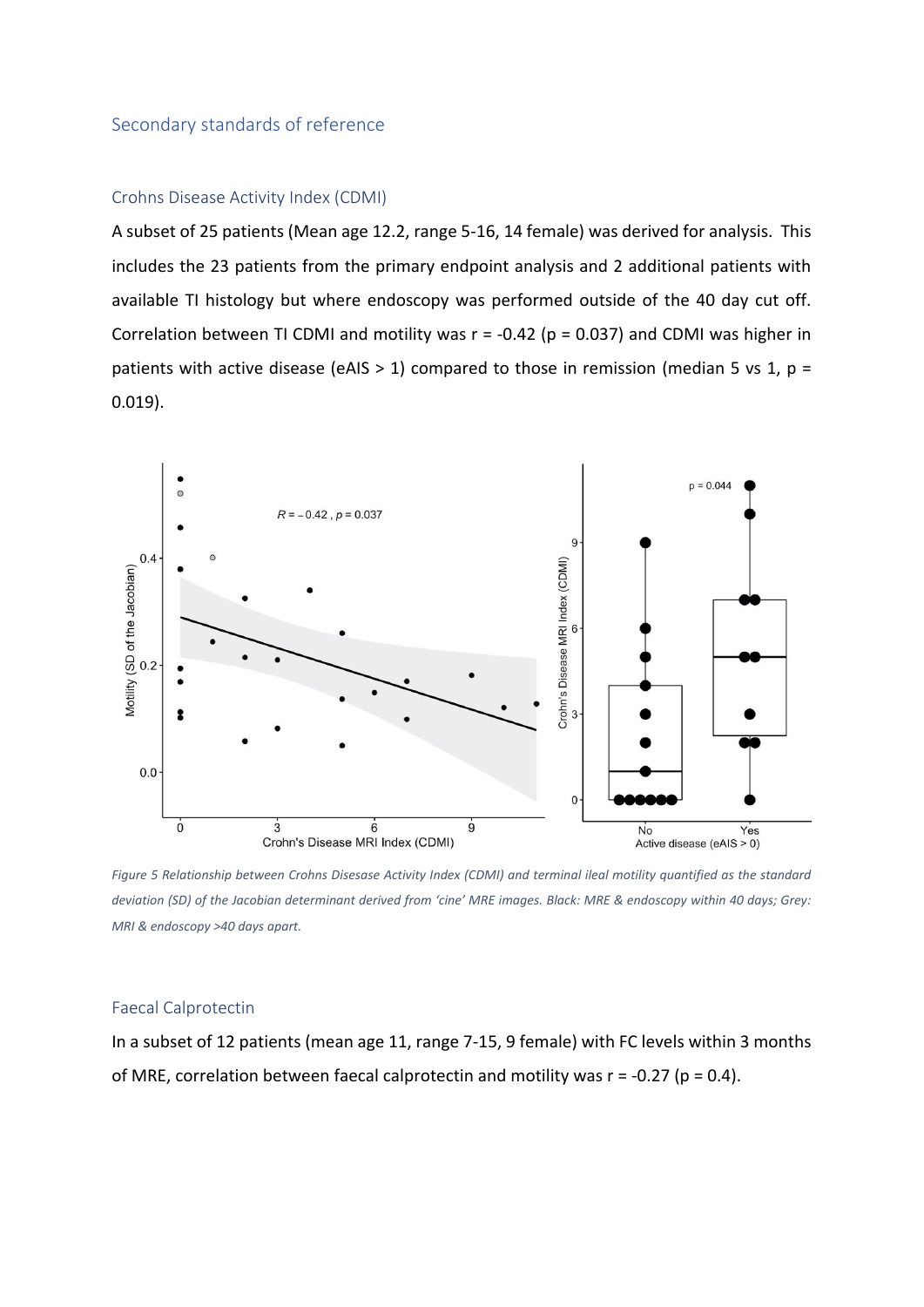## **Discussion**

In this study we present an initial experience of quantified small bowel motility analysis using MRI, to assess CD activity against a histopathological standard, an MRI activity standardised score, and a global assessment of inflammatory burden (FC). A negative association was seen between terminal ileum motility and all measures of disease activity, and this was significant against the primary histopathological endpoint and against the MRI activity score. These findings reproduce observations in adult populations [2, 3, 18, 19] and this work provisionally supports the use of quantified MRI motility as a candidate biomarker for disease activity in paediatric patients.

Children are often unable to hold their breath and have a greater variation in body size and tolerance to the scanning environment. At the outset, we questioned whether quantified motility software would produce results with cine sequences acquired in free breathing. The motility assessment software has built in respiratory motion correction and there did not appear to be any overt bias in the data. The number of time points (i.e. the temporal resolution) within the cine data was at the lower end of acceptability. However, the summary measure takes the standard deviation of the deformation caused by small bowel motion and is generally robust to around 10 time points over 10 seconds [10]. Our data indicates that we can derive motility data from free breathing cine sequences and therefore this technology can be potentially used in paediatric MRE.

The negative correlation between motility and histopathology (eAIS) at the terminal ileum reproduces previous findings from both retrospective and prospective studies in adults[1, 10, 20]. It is likely that as the bowel wall becomes inflamed its ability to peristalse becomes reduced. Indeed, this process appears reversible in adults where treatment is effective [4], though we did not formally assess this and our study includes both new and follow-up patients. In this study, we limited our radiological and histological assessment to the final 3cm of the ileocaecal valve region as the most robust way of establishing anatomical correspondence between imaging and histopathology. Even with small numbers, a significant association was found.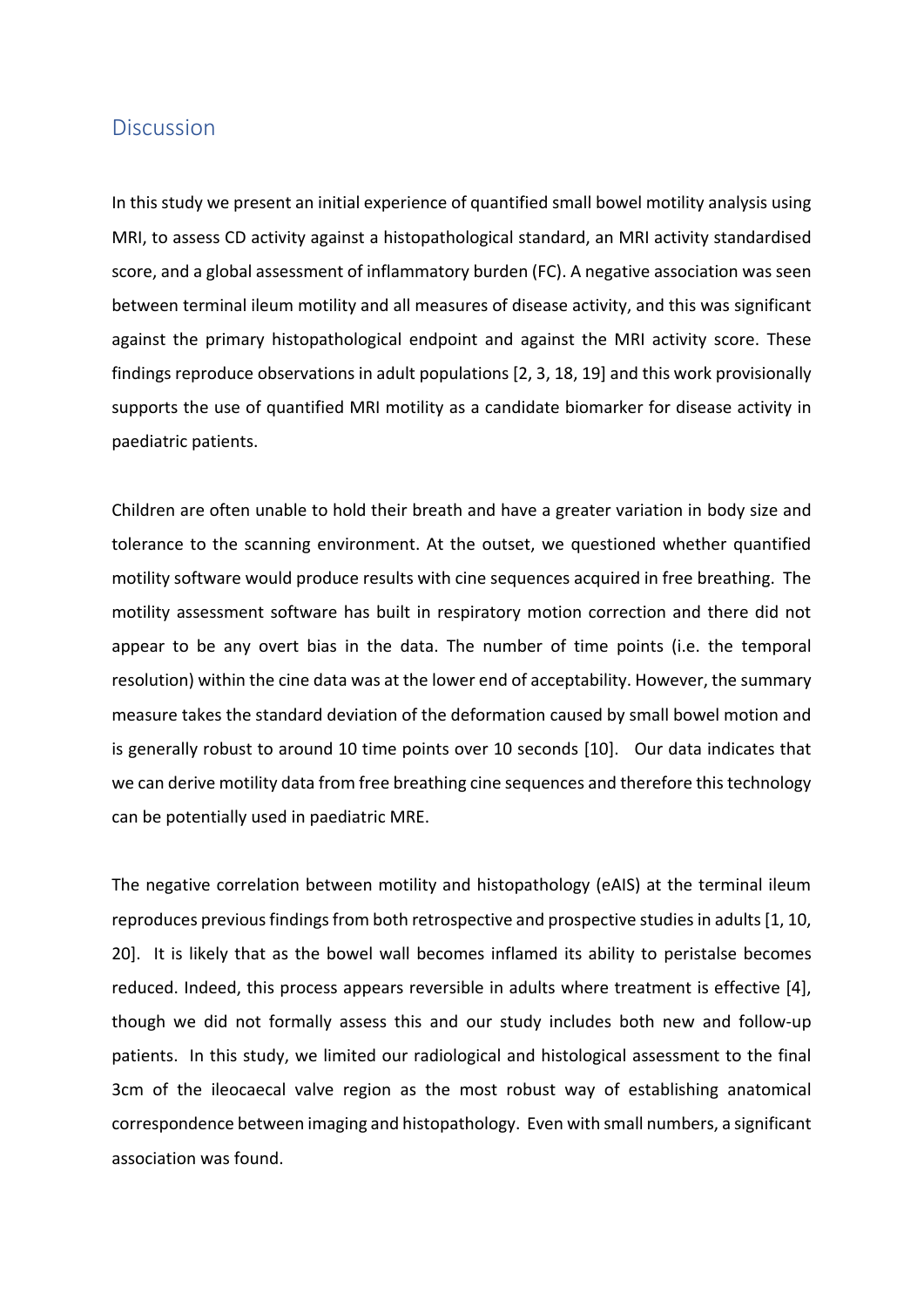Crohns disease MRI activity scores are well-validated for use in the assessment of disease activity [21] and it is reassuring that the CDMI score in the TI showed a negative correlation with quantified TI motility. We allowed 2 cases where endoscopy occurred >40 days from the MRE. We justify this on the basis that the CDMI and motility are derived from the same MRI and the scores are not influenced by the endoscopy and do not require a reference standard to derive simple correlation. In adult studies, motility has been shown to correlate with MRI activity scores such as MEGS [22] which includes more variables than the CDMI score, such as DWI. However, we chose the CDMI score in this paper because it is validated against our primary standard of reference eAIS [13]. We also chose to score the terminal ileum only, rather than the whole small bowel as per the other endpoints in our study.

An interesting finding in our data was the wide range of motility scores when eAIS = 0 (range  $0.1 - 0.55$ ). Two adults studies [23][19] have shown that small bowel unaffected by inflammation may still demonstrate reduced motility in patients with Crohns disease. Menys et al postulate that this may explain why 20% of patients with complete mucosal healing, demonstrate no improvement in symptom burden [19]. The wide variation in our data could be a result of this phenomenon. The fact that faecal calprotectin levels did not correlate with motility may also support this theory. If unaffected/healed small bowel can be dysmotile then even in the presence of a normal or reducing FC level, the patient may be symptomatic. We did not formally assess this in our population but this would be an interesting focus for future studies. Given the findings by Menys et al, it would be interesting to prospectively compare motility and patient-reported symptoms in patients defined as 'in remission' according to mucosal end-points.

Our study does have limitations. Chief amongst these is the small and heterogeneous sample. At our institution, endoscopy and MRI often do not occur in close proximity due to the need for a general anaesthetic as part of the endoscopy procedure which restricts flexibility in the scheduling of the two studies. In order to draw valid inferences from the data, it was necessary to keep the time between endoscopy and MRI as short as practical. We chose 40 days because this allowed us to keep a relatively large study group whilst limiting the effect of any interval therapeutic intervention change. Increasing the permissible gap to, for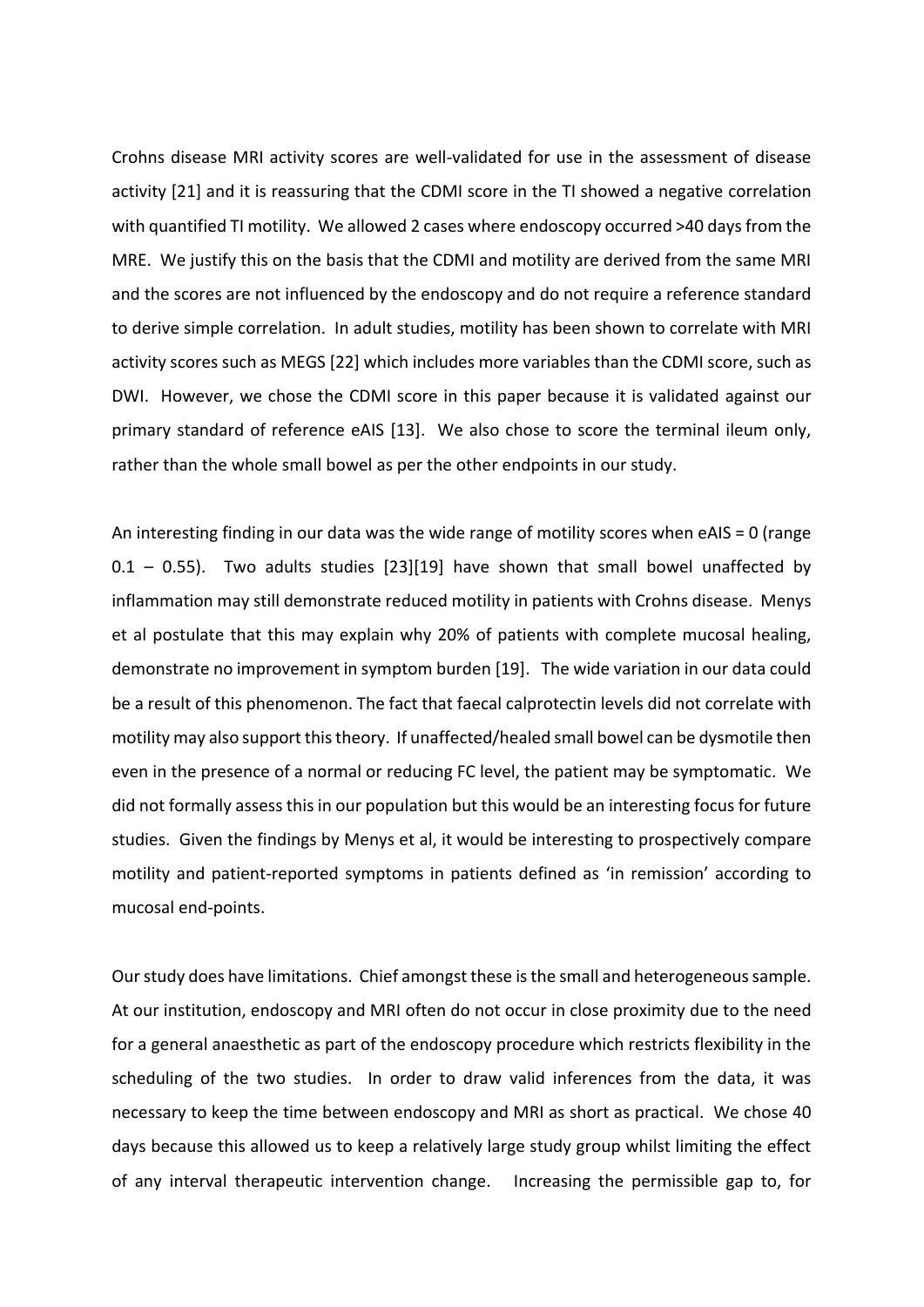example, three months, would allow greater study numbers but risk increased confounding factors over such a wide time window. The next step is to repeat this study as a prospective trial limiting the time difference between biopsy and MRI as far as possible. Ideally studies performed within one week of each other would be optimal, though this may be logistically difficult.

For faecal calprotectin levels we had to widen our study window to three months either side of the MRI to include sufficient data for our histopathology group and this is likely to further confound assessment of this reference standard, which did not reach significance with motility. In addition, it is perhaps not surprising that a global assessment of inflammation does not correlate with focussed analysis of a single section of bowel.

Our patient group was composed of new and established patients so study participants would have been exposed to range of different therapies. Although this is likely to have influenced our results significantly, the purpose of this study was to demonstrate that motility software could be used in children using free breathing techniques and could produce results similar to those seen in adult trials. The group is representative of a typical tertiary paediatric IBD referral centre. Future work would need to account for variations in patient management.

Another limitation of this study is the retrospective data collection. An improvement would be expected in the quality of data and potentially in the results between a retrospective and prospective investigation. Although the MRI data is straightforward to use from a historical perspective, the collection of patient symptoms from clinical notes and endoscopy reports/images does introduce subjectivity into the study. We attempted to control for this by blinding the clinical observers to the MRI data ahead of their scoring. We also blinded the radiological reviewer to the motility data with all ROI calculations being made on a single coronal dataset without motility information. In general, this helped to limit bias but, again prospective assessment would strengthen this aspect of this investigation.

Despite limitations, there are a number of benefits to pursuing this work. First, motility assessment provides an objective score based on a physiological process that can be tracked through time. In adults, recent research shows that tracking motility through time can predict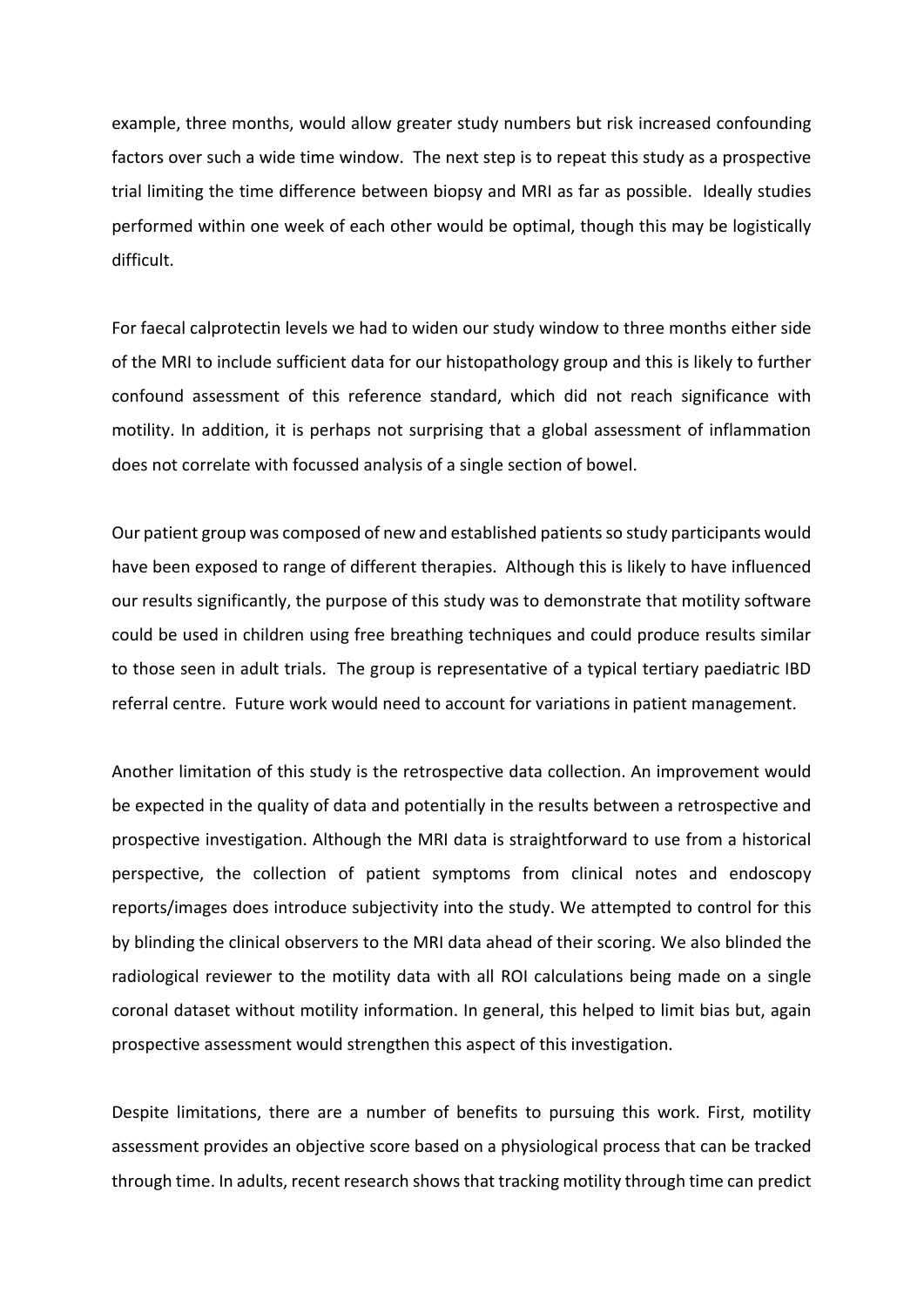response to treatment [4]. The motility score can be obtained without the need for a spasmolytic agent or intravenous contrast with the latter being under scrutiny due to concerns regarding the potential effect of gadolinium accumulation in the brain [24]. Both require intravenous access which can be challenging in children. The motility score is quick to perform, taking <60s for the radiologist to identify the ROI and for the software to produce a reportable score for clinical interpretation. This is considerably less than the time necessary to produce a standardised MRI activity score such as CDMI, which can take several minutes depending on case complexity and reporter experience. In combination with a standardised report, motility may facilitate a fast and reproducible tool for disease quantification.

In conclusion, quantitative assessment of terminal ileal motility is feasible in children using standard free-breathing techniques. Based on a small cohort of patients with Crohns disease, there is a negative correlation between TI motility and disease activity, reproducing the findings in larger adult studies.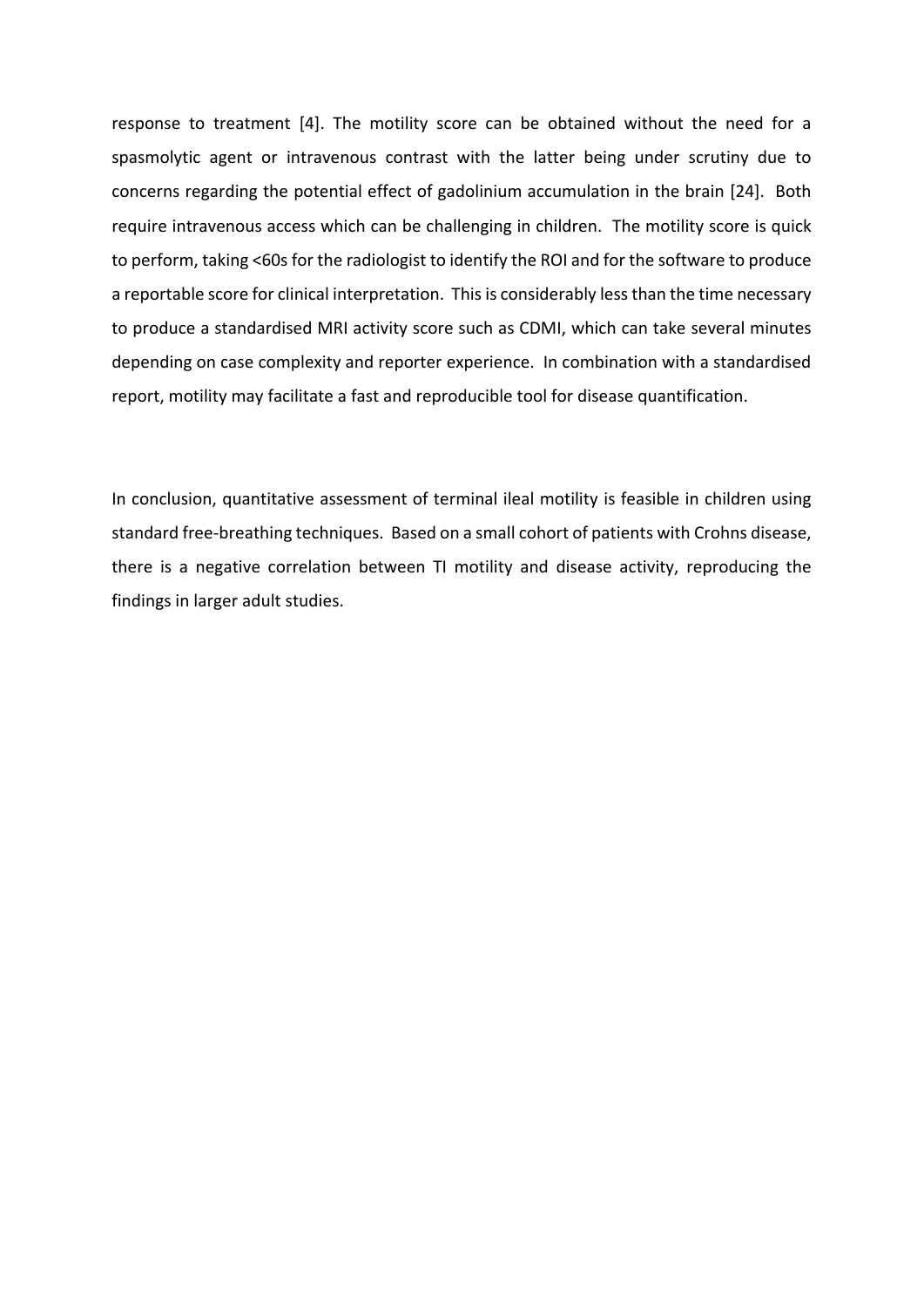# References

- 1. Menys A, Atkinson D, Odille F, et al (2012) Quantified terminal ileal motility during MR enterography as a potential biomarker of Crohn's disease activity: a preliminary study. Eur Radiol 22:2494–2501. https://doi.org/10.1007/s00330-012-2514-2
- 2. Cullmann JL, Bickelhaupt S, Froehlich JM, et al (2013) MR imaging in Crohn's disease: correlation of MR motility measurement with histopathology in the terminal ileum. Neurogastroenterol Motil 25:749-e577. https://doi.org/10.1111/nmo.12162
- 3. Menys A, Puylaert C, Tutein Nolthenius CE, et al (2018) Quantified Terminal Ileal Motility during MR Enterography as a Biomarker of Crohn Disease Activity: Prospective Multi-Institution Study. Radiology 289:428–435. https://doi.org/10.1148/radiol.2018180100
- 4. Plumb AA, Menys A, Russo E, et al (2015) Magnetic resonance imaging-quantified small bowel motility is a sensitive marker of response to medical therapy in Crohn's disease. Aliment Pharmacol Ther 42:343–355. https://doi.org/10.1111/apt.13275
- 5. Vernier-Massouille G, Balde M, Salleron J, et al (2008) Natural history of pediatric Crohn's disease: a population-based cohort study. Gastroenterology 135:1106–1113. https://doi.org/10.1053/j.gastro.2008.06.079
- 6. Van Limbergen J, Russell RK, Drummond HE, et al (2008) Definition of phenotypic characteristics of childhood-onset inflammatory bowel disease. Gastroenterology 135:1114–1122. https://doi.org/10.1053/j.gastro.2008.06.081
- 7. Uhlig HH, Schwerd T, Koletzko S, et al (2014) The diagnostic approach to monogenic very early onset inflammatory bowel disease. Gastroenterology
- 8. Dubron C, Avni F, Boutry N, et al (2016) Prospective evaluation of free-breathing diffusion-weighted imaging for the detection of inflammatory bowel disease with MR enterography in childhood population. Br J Radiol 89:20150840. https://doi.org/10.1259/bjr.20150840
- 9. Barber JL, Zambrano-Perez A, Olsen ØE, et al (2018) Detecting inflammation in inflammatory bowel disease — how does ultrasound compare to magnetic resonance enterography using standardised scoring systems? Pediatr Radiol. https://doi.org/10.1007/s00247-018-4084-1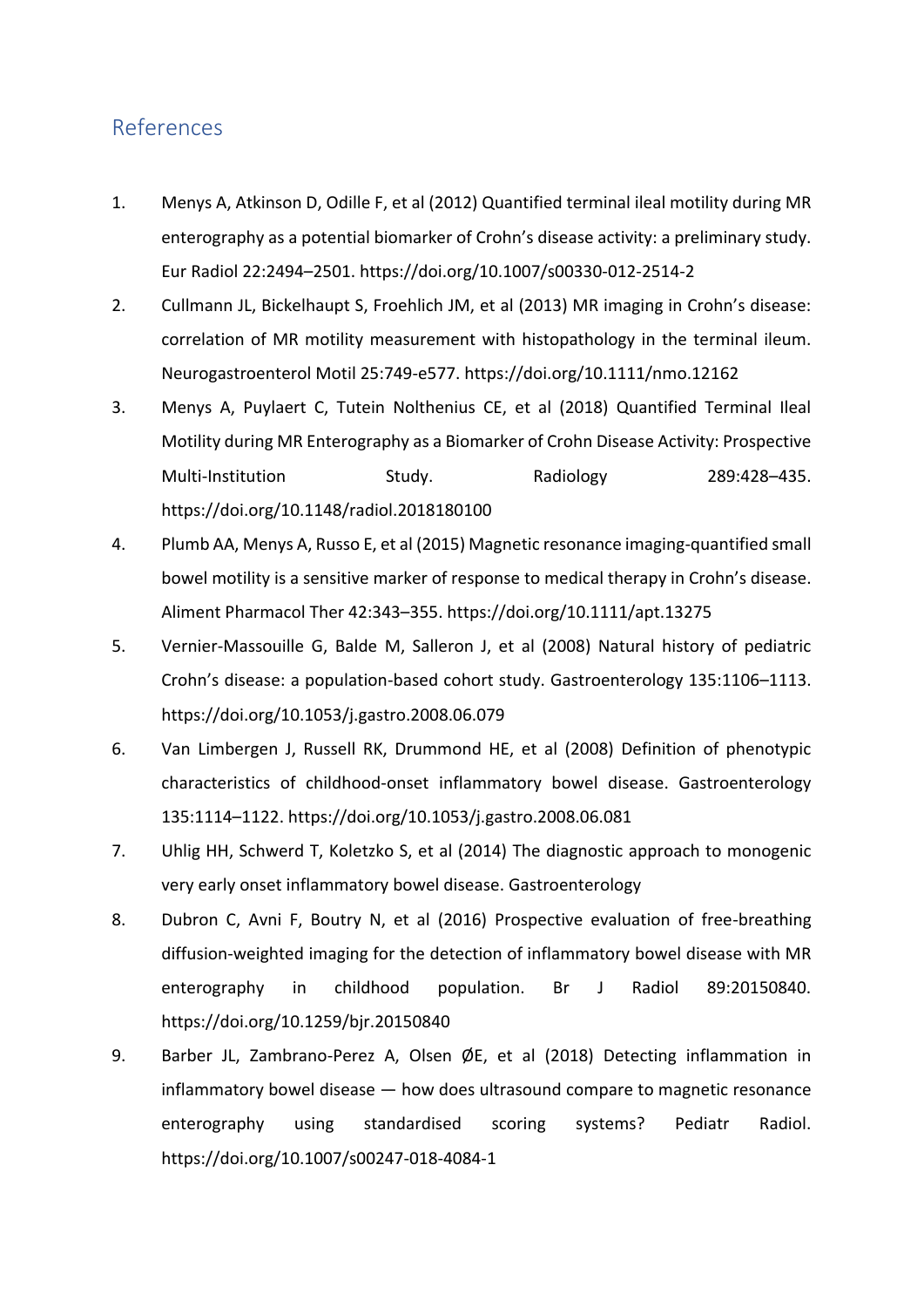- 10. Odille F, Menys A, Ahmed A, et al (2012) Quantitative assessment of small bowel motility by nonrigid registration of dynamic MR images. Magn Reson Med 68:783–793. https://doi.org/10.1002/mrm.23298
- 11. Menys A, Hamy V, Makanyanga J, et al (2014) Dual registration of abdominal motion for motility assessment in free-breathing data sets acquired using dynamic MRI. Phys Med Biol. https://doi.org/10.1088/0031-9155/59/16/4603
- 12. Stange EF, Travis SPL, Vermeire S, et al (2006) European evidence based consensus on the diagnosis and management of Crohn's disease: definitions and diagnosis. Gut 55:i1 LP-i15. https://doi.org/10.1136/gut.2005.081950a
- 13. Steward MJ, Punwani S, Proctor I, et al (2012) Non-perforating small bowel Crohn's disease assessed by MRI enterography: Derivation and histopathological validation of an MR-based activity index. Eur J Radiol. https://doi.org/10.1016/j.ejrad.2011.07.013
- 14. Lehmann FS, Burri E, Beglinger C (2015) The role and utility of faecal markers in inflammatory bowel disease. Therap. Adv. Gastroenterol.
- 15. Robin X, Turck N, Hainard A, et al (2011) pROC: An open-source package for R and S+ to analyze and compare ROC curves. BMC Bioinformatics. https://doi.org/10.1186/1471-2105-12-77
- 16. DeLong ER, DeLong DM, Clarke-Pearson DL (1988) Comparing the Areas under Two or More Correlated Receiver Operating Characteristic Curves: A Nonparametric Approach. Biometrics. https://doi.org/10.2307/2531595
- 17. Sun X, Xu W (2014) Fast implementation of DeLong's algorithm for comparing the areas under correlated receiver operating characteristic curves. IEEE Signal Process Lett. https://doi.org/10.1109/LSP.2014.2337313
- 18. Plumb AA, Menys A, Russo E, et al (2015) Magnetic resonance imaging-quantified small bowel motility is a sensitive marker of response to medical therapy in Crohn's disease. Aliment Pharmacol Ther 42:343–355. https://doi.org/10.1111/apt.13275
- 19. Menys A, Makanyanga J, Plumb A, et al (2016) Aberrant Motility in Unaffected Small Bowel is Linked to Inflammatory Burden and Patient Symptoms in Crohn's Disease. Inflamm Bowel Dis. https://doi.org/10.1097/MIB.0000000000000601
- 20. Gollifer RM, Menys A, Makanyanga J, et al (2018) Relationship between MRI quantified small bowel motility and abdominal symptoms in Crohn's disease patients-a validation study. Br J Radiol 91:20170914. https://doi.org/10.1259/bjr.20170914